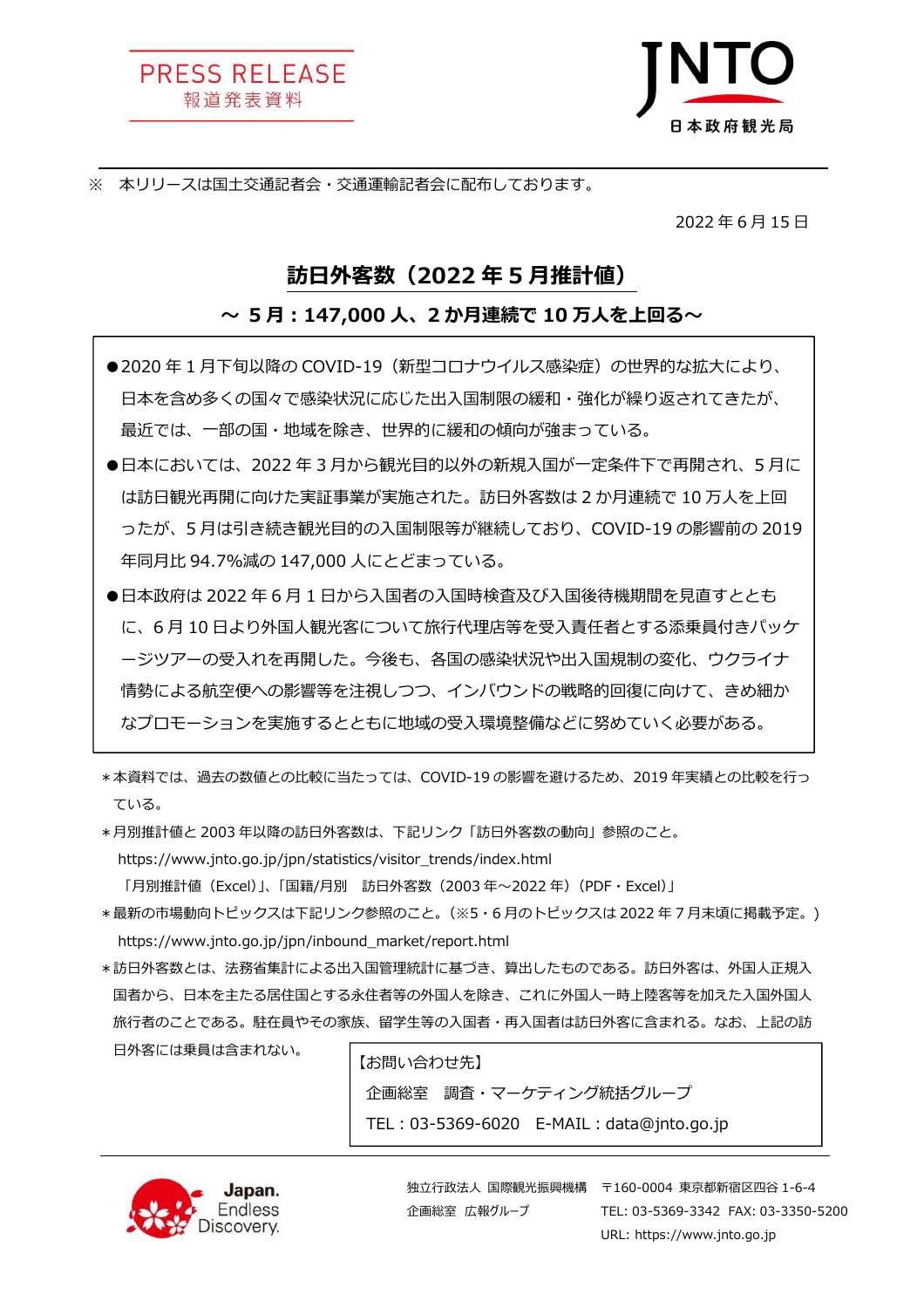# 2022年 訪日外客数・出国日本人数 (対2019年比) 2022 Visitor Arrivals & Japanese Overseas Travelers (Compared to 2019)

## 日本政府観光局(JNTO) 2022年6月15日

Japan National Tourism Organization(JNTO) 15/Jun/2022

|                 |                  |          | (単位:人 / Unit: Persons) |            |                             |                |  |
|-----------------|------------------|----------|------------------------|------------|-----------------------------|----------------|--|
|                 |                  | 訪日外客数    |                        | 出国日本人数     |                             |                |  |
|                 | Visitor Arrivals |          |                        |            | Japanese Overseas Travelers |                |  |
|                 | 2019             | 2022     | 伸率<br>Change %         | 2019       | 2022                        | 伸率<br>Change % |  |
| $\mathbf{1}$    | 2,689,339        | 17,766   | $-99.3$                | 1,452,157  | 74,982                      | $-94.8$        |  |
| Jan.            | (2,345,029)      | (649)    | $(-100.0)$             |            |                             |                |  |
| $\overline{2}$  | 2,604,322        | 16,719   | $-99.4$                | 1,534,792  | 46,932                      | $-96.9$        |  |
| Feb.            | (2,341,479)      | (999)    | $(-100.0)$             |            |                             |                |  |
| 3               | 2,760,136        | 66,121   | $-97.6$                | 1,929,915  | 70,678                      | $-96.3$        |  |
| Mar.            | (2,411,650)      | (3,371)  | $(-99.9)$              |            |                             |                |  |
| $\overline{4}$  | 2,926,685        | *139,500 | $* -95.2$              | 1,666,546  | 129,169                     | $-92.2$        |  |
| Apr.            | (2,640,569)      |          |                        |            |                             |                |  |
| 5               | 2,773,091        | *147,000 | $* -94.7$              | 1,437,929  | *134,000                    | $* -90.7$      |  |
| May             | (2,455,865)      |          |                        |            |                             |                |  |
| 6               | 2,880,041        |          |                        | 1,520,993  |                             |                |  |
| Jun.            | (2,614,533)      |          |                        |            |                             |                |  |
| $7\phantom{.0}$ | 2,991,189        |          |                        | 1,659,166  |                             |                |  |
| Jul.            | (2,713,329)      |          |                        |            |                             |                |  |
| 8               | 2,520,134        |          |                        | 2,109,568  |                             |                |  |
| Aug.            | (2,206,746)      |          |                        |            |                             |                |  |
| 9               | 2,272,883        |          |                        | 1,751,477  |                             |                |  |
| Sep.            | (1,913,105)      |          |                        |            |                             |                |  |
| 10              | 2,496,568        |          |                        | 1,663,474  |                             |                |  |
| Oct.            | (2, 177, 382)    |          |                        |            |                             |                |  |
| 11              | 2,441,274        |          |                        | 1,642,333  |                             |                |  |
| Nov.            | (2, 145, 425)    |          |                        |            |                             |                |  |
| 12              | 2,526,387        |          |                        | 1,712,319  |                             |                |  |
| Dec.            | (2,292,029)      |          |                        |            |                             |                |  |
| $1\sim5$        | 13,753,573       | *387,100 | $* -97.2$              | 8,021,339  | *455,800                    | $* -94.3$      |  |
| Jan.-May        | (12, 194, 592)   |          |                        |            |                             |                |  |
| $1 \sim 12$     | 31,882,049       |          |                        | 20,080,669 |                             |                |  |
| Jan.-Dec.       | (28, 257, 141)   |          |                        |            |                             |                |  |

◆注1: 本資料では、過去の数値との比較に当たっては、COVID-19の影響を避けるため、2019年実績との比較を行っている。

◆注2: 本資料を引用される際は、出典名を「日本政府観光局(JNTO)」と明示してください。

◆注3 : 訪日外客数のうち、2022年の\*印の斜体部分は推計値、その他の値は暫定値、2019年の値は確定値である。

◆注4 : 訪日外客数及び\*印の出国日本人数は法務省資料を基にJNTOが算出し、それ以外の出国日本人数は法務省資料を転記した数値である。

◆注5:()内は、総数のうちの観光客数である。

◆注6 : 訪日外客数とは、法務省集計による出入国管理統計に基づき、算出したものである。訪日外客は、外国人正規入国者から、

 日本を主たる居住国とする永住者等の外国人を除き、これに外国人一時上陸客等を加えた入国外国人旅行者のことである。 駐在員やその家族、留学生等の入国者・再入国者は訪日外客に含まれる。なお、上記の訪日外客には乗員は含まれない。

◆Note 1. We compared visitor arrivals figures for 2022 to those for 2019 to get rid of the effect of COVID-19.

◆Note 2. If reproduced, your credit line to JAPAN NATIONAL TOURISM ORGANIZATION is mandatory.

◆Note 3. The figures for Visitor Arrivals are definitive (2019) and provisional (2022), while \* stands for the preliminary ones, compiled and estimated by JNTO.

◆Note 4. The figures for Japanese Overseas Travelers are provided by the Ministry of Justice.

◆Note 5. The figures in ( ) represent the number of tourists among the total.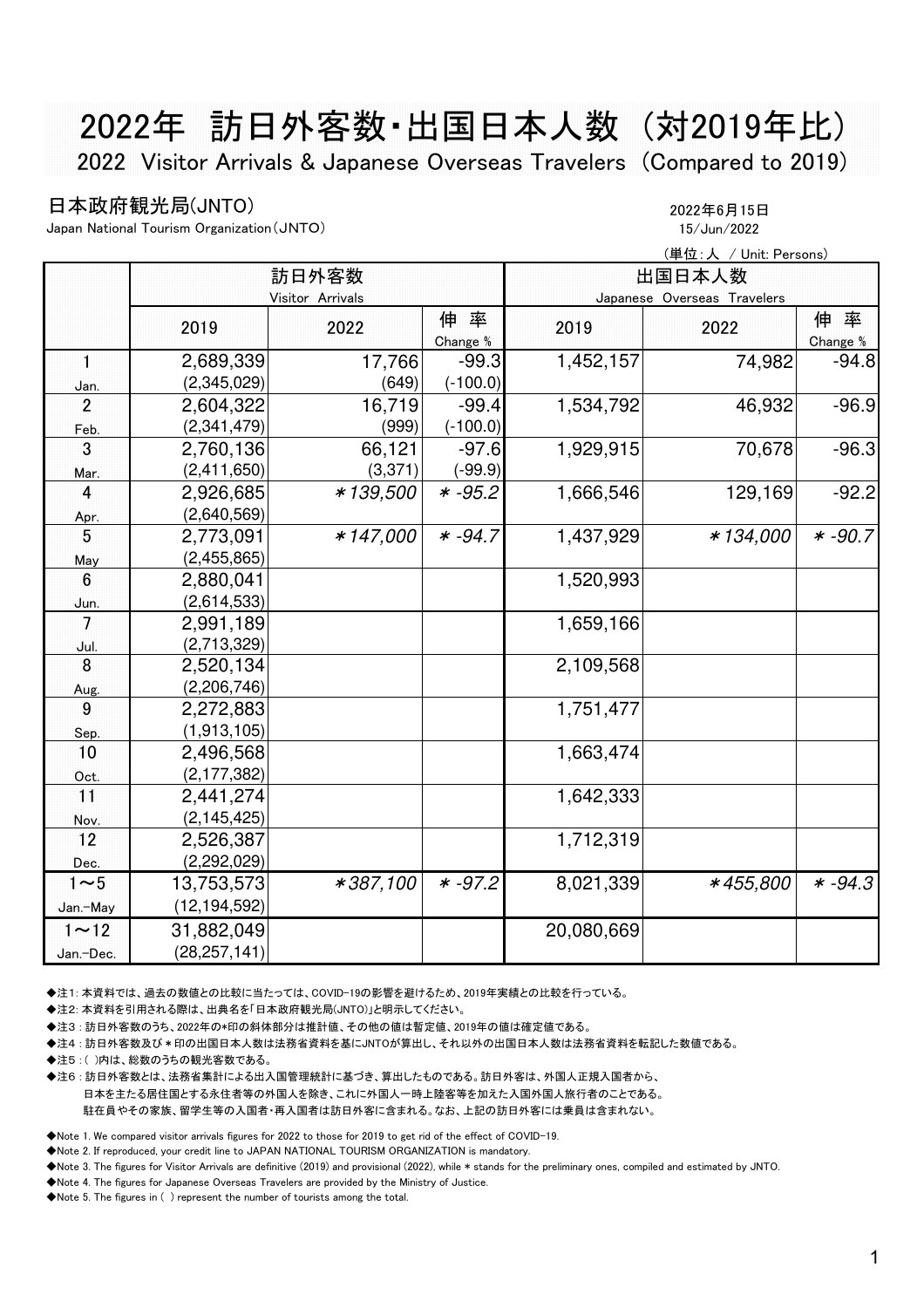# 【参考】 2022年 訪日外客数・出国日本人数 (対2021年比)

【reference】 2022 Visitor Arrivals & Japanese Overseas Travelers (Compared to 2021)

## 日本政府観光局(JNTO) 2022年6月15日

Japan National Tourism Organization(JNTO) 15/Jun/2022

|                         |                  |             | (単位:人 / Unit: Persons) |         |                             |                |  |
|-------------------------|------------------|-------------|------------------------|---------|-----------------------------|----------------|--|
|                         |                  | 訪日外客数       | 出国日本人数                 |         |                             |                |  |
|                         | Visitor Arrivals |             |                        |         | Japanese Overseas Travelers |                |  |
|                         | 2021             | 2022        | 伸率<br>Change %         | 2021    | 2022                        | 伸率<br>Change % |  |
| $\mathbf{1}$            | 46,522           | 17,766      | $-61.8$                | 48,691  | 74,982                      | 54.0           |  |
| Jan.                    | (547)            | (649)       | (18.6)                 |         |                             |                |  |
| $\overline{2}$          | 7,355            | 16,719      | 127.3                  | 24,807  | 46,932                      | 89.2           |  |
| Feb.                    | (266)            | (999)       | (275.6)                |         |                             |                |  |
| 3                       | 12,276           | 66,121      | 438.6                  | 28,896  | 70,678                      | 144.6          |  |
| Mar.                    | (374)            | (3, 371)    | (801.3)                |         |                             |                |  |
| $\overline{\mathbf{4}}$ | 10,853           | *139,500    | $*1,185.4$             | 35,905  | 129,169                     | 259.8          |  |
| Apr.                    | (740)            |             |                        |         |                             |                |  |
| 5                       | 10,035           | $* 147,000$ | $*1,364.9$             | 30,121  | *134,000                    | $*344.9$       |  |
| May                     | (1,057)          |             |                        |         |                             |                |  |
| $6\phantom{1}6$         | 9,251            |             |                        | 30,666  |                             |                |  |
| Jun.                    | (1,657)          |             |                        |         |                             |                |  |
| $\overline{7}$          | 51,055           |             |                        | 43,184  |                             |                |  |
| <u>Jul.</u>             | (42, 621)        |             |                        |         |                             |                |  |
| 8                       | 25,916           |             |                        | 66,051  |                             |                |  |
| Aug.                    | (13, 304)        |             |                        |         |                             |                |  |
| 9                       | 17,720           |             |                        | 52,366  |                             |                |  |
| Sep                     | (1, 124)         |             |                        |         |                             |                |  |
| 10                      | 22,113           |             |                        | 50,841  |                             |                |  |
| Oct.                    | (2, 287)         |             |                        |         |                             |                |  |
| 11                      | 20,682           |             |                        | 51,774  |                             |                |  |
| Nov.                    | (1,709)          |             |                        |         |                             |                |  |
| 12                      | 12,084           |             |                        | 48,942  |                             |                |  |
| Dec.                    | (701)            |             |                        |         |                             |                |  |
| $1 \sim 5$              | 87,041           | *387,100    | $*344.7$               | 168,420 | *455,800                    | $*170.6$       |  |
| Jan.-May                | (2,984)          |             |                        |         |                             |                |  |
| $1 \sim 12$             | 245,862          |             |                        | 512,244 |                             |                |  |
| Jan.-Dec.               | (66, 387)        |             |                        |         |                             |                |  |

◆注1: 本資料を引用される際は、出典名を「日本政府観光局(JNTO)」と明示してください。

◆注2 : 訪日外客数のうち、\*印の斜体部分は推計値、その他の値は暫定値である。

◆注3 : 訪日外客数及び\*印の出国日本人数は法務省資料を基にJNTOが算出し、それ以外の出国日本人数は法務省資料を転記した数値である。

◆注4 : ( )内は、総数のうちの観光客数である。

◆注5 : 訪日外客数とは、法務省集計による出入国管理統計に基づき、算出したものである。訪日外客は、外国人正規入国者から、 日本を主たる居住国とする永住者等の外国人を除き、これに外国人一時上陸客等を加えた入国外国人旅行者のことである。 駐在員やその家族、留学生等の入国者・再入国者は訪日外客に含まれる。なお、上記の訪日外客には乗員は含まれない。

◆Note 1. If reproduced, your credit line to JAPAN NATIONAL TOURISM ORGANIZATION is mandatory.

◆Note 2. The figures for Visitor Arrivals are provisional, while \* stands for the preliminary ones, compiled and estimated by JNTO.

◆Note 3. The figures for Japanese Overseas Travelers are provided by the Ministry of Justice.

◆Note 4. The figures in ( ) represent the number of tourists among the total.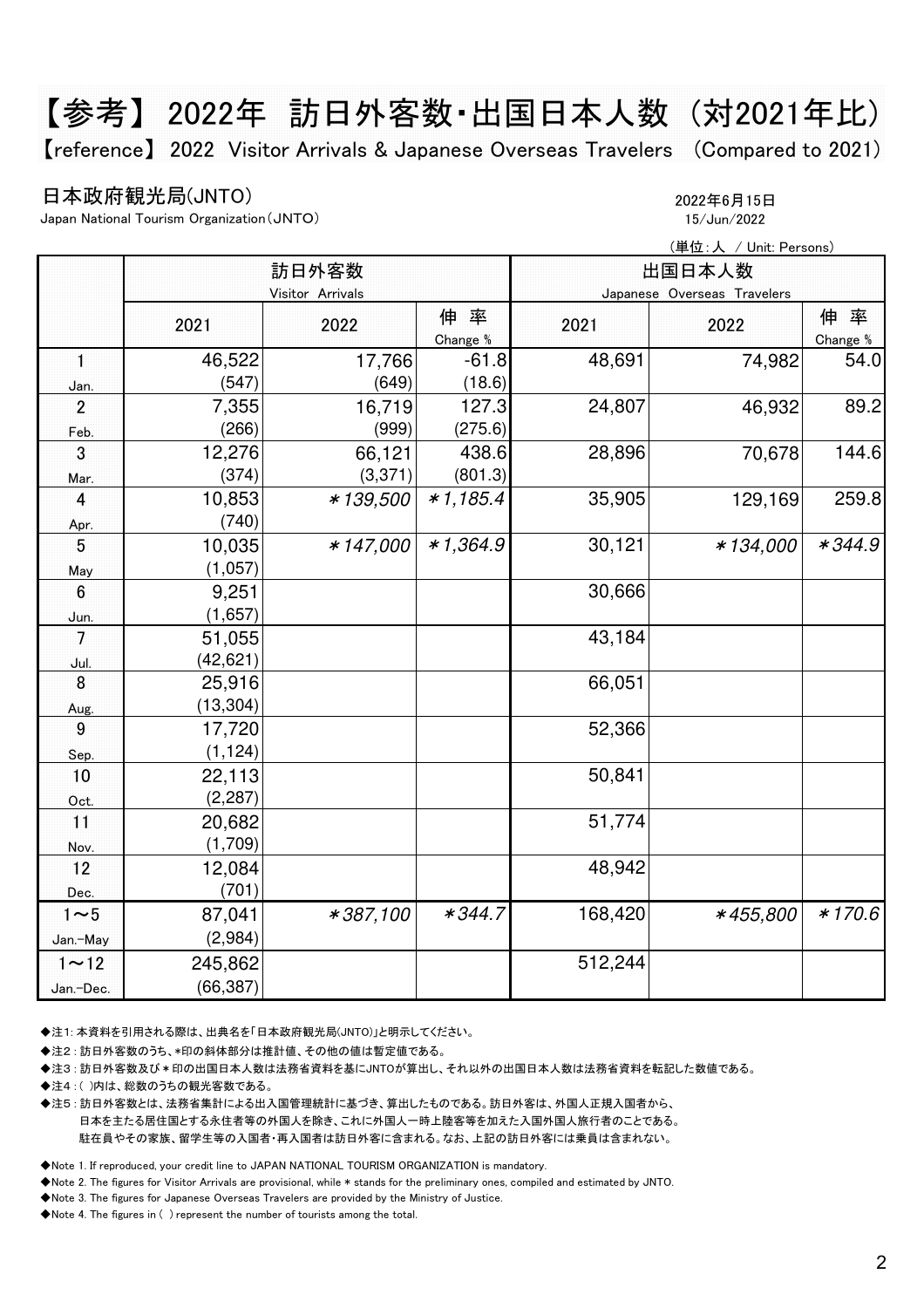## 2022年5月 訪日外客数 (JNTO推計値) (対2019年比)

Visitor Arrivals for May 2022 (Preliminary figures by JNTO)(Compared to 2019)

|        | Country/Area       | 総数<br>Total |         |         | 総数<br>Total |         |         |
|--------|--------------------|-------------|---------|---------|-------------|---------|---------|
| 国·地域   |                    | 2019年       | 2022年   | 伸率(%)   | 2019年       | 2022年   | 伸率(%)   |
|        |                    | 5月          | 5月      |         | 1月~5月       | 1月~5月   |         |
| 総数     | <b>Grand Total</b> | 2,773,091   | 147,000 | $-94.7$ | 13,753,573  | 387,100 | $-97.2$ |
| 韓国     | South Korea        | 603,394     | 8.800   | $-98.5$ | 3,250,791   | 25.400  | $-99.2$ |
| 中国     | China              | 756,365     | 17,600  | $-97.7$ | 3,651,814   | 53,600  | $-98.5$ |
| 台湾     | Taiwan             | 426,537     | 1,900   | $-99.6$ | 2,019,764   | 8,300   | $-99.6$ |
| 香港     | <b>Hong Kong</b>   | 189,007     | 700     | $-99.6$ | 888,859     | 2,600   | $-99.7$ |
| タイ     | Thailand           | 107,857     | 2,900   | $-97.3$ | 620,611     | 8,800   | $-98.6$ |
| シンガポール | Singapore          | 37.650      | 1.200   | $-96.8$ | 166.819     | 2.300   | $-98.6$ |
| マレーシア  | Malaysia           | 42,629      | 1,600   | $-96.2$ | 207,395     | 3,500   | $-98.3$ |
| インドネシア | Indonesia          | 30.107      | 8,700   | $-71.1$ | 166.583     | 26.900  | $-83.9$ |
| フィリピン  | Philippines        | 59,578      | 6,700   | $-88.8$ | 248,278     | 21,300  | $-91.4$ |
| ベトナム   | Vietnam            | 39,900      | 39,000  | $-2.3$  | 217,828     | 81,900  | $-62.4$ |
| インド    | India              | 19,914      | 4,500   | $-77.4$ | 77,581      | 14,100  | $-81.8$ |
| 豪州     | Australia          | 46,223      | 1.500   | $-96.8$ | 289,623     | 3.600   | $-98.8$ |
| 米国     | U.S.A.             | 156,962     | 8,100   | $-94.8$ | 699,633     | 18,900  | $-97.3$ |
| カナダ    | Canada             | 35,335      | 900     | $-97.5$ | 158,367     | 2,300   | $-98.5$ |
| メキシコ   | Mexico             | 5,482       | 200     | $-96.4$ | 25,948      | 700     | $-97.3$ |
| 英国     | United Kingdom     | 31,642      | 1,900   | $-94.0$ | 159,897     | 4.900   | $-96.9$ |
| フランス   | France             | 30,863      | 2,000   | $-93.5$ | 138,993     | 5,400   | $-96.1$ |
| ドイツ    | Germany            | 21,552      | 2.200   | $-89.8$ | 102.782     | 4.900   | $-95.2$ |
| イタリア   | Italy              | 12,463      | 900     | $-92.8$ | 63,411      | 2,400   | $-96.2$ |
| スペイン   | Spain              | 9,971       | 500     | $-95.0$ | 41.660      | 1.500   | $-96.4$ |
| ロシア    | Russia             | 9,691       | 400     | $-95.9$ | 47,096      | 2.100   | $-95.5$ |
| 中東地域   | <b>Middle East</b> | 5.679       | 600     | $-89.4$ | 38,323      | 1.500   | $-96.1$ |
| その他    | Others             | 94,290      | 34.200  | $-63.7$ | 471,517     | 90.200  | $-80.9$ |

◆注1: 本資料では、過去の数値との比較に当たっては、COVID-19の影響を避けるため、2019年実績との比較を行っている。

◆注2 : 本資料を引用される際は、出典名を「日本政府観光局(JNTO)」と明示してください。

◆注3 : 上記の2019年の数値は確定値、2022年の数値は推計値である。

◆注4 : 訪日外客数とは、法務省集計による出入国管理統計に基づき、算出したものである。訪日外客は、外国人正規入国者から、日本を主たる居住国とする永住者等の外国人を除

き、これに外国人一時上陸客等を加えた入国外国人旅行者のことである。駐在員やその家族、留学生等の入国者・再入国者は訪日外客に含まれる。

なお、上記の訪日外客には、乗員は含まれない。

◆注5 : 中東地域はイスラエル、トルコ、GCC6か国(サウジアラビア、アラブ首長国連邦(UAE)、バーレーン、オマーン、カタール、クウェート)を指す。

◆注6 : 新型コロナウイルス感染症に関する水際対策の強化により、上陸拒否対象国からは特段の事情がない限り入国できない(上陸拒否対象国:41の国、地域(6月3日現在))

◆Note 1. We compared visitor arrivals figures for 2022 to those for 2019 to get rid of the effect of COVID-19.

◆Note 2. If reproduced, your credit line to JAPAN NATIONAL TOURISM ORGANIZATION is mandatory.

◆Note 3. Above figures for 2019 are definitive , while figures for 2022 are the preliminary ones estimated by JNTO.

◆Note 4. Visitor arrivals exclude permanent residents whose primary place of residence is in Japan and include travelers entering Japan for transit.

Foreigners entering or re-entering Japan, such as expatriates and their families, and international students are included in visitor arrivals to Japan. Crew members are excluded.

◆Note 5. Middle East refers to Israel, Turkey, and the Gulf Cooperation Council countries (Saudi Arabia, UAE, Bahrain, Oman, Qatar, Kuwait).

◆Note 6. Foreigners who have stayed in countries or regions subject to denial of landing are denied permission to enter Japan unless there are exceptional circumstances.

(41 countries or regions are subject to denial of landing as of June 3rd).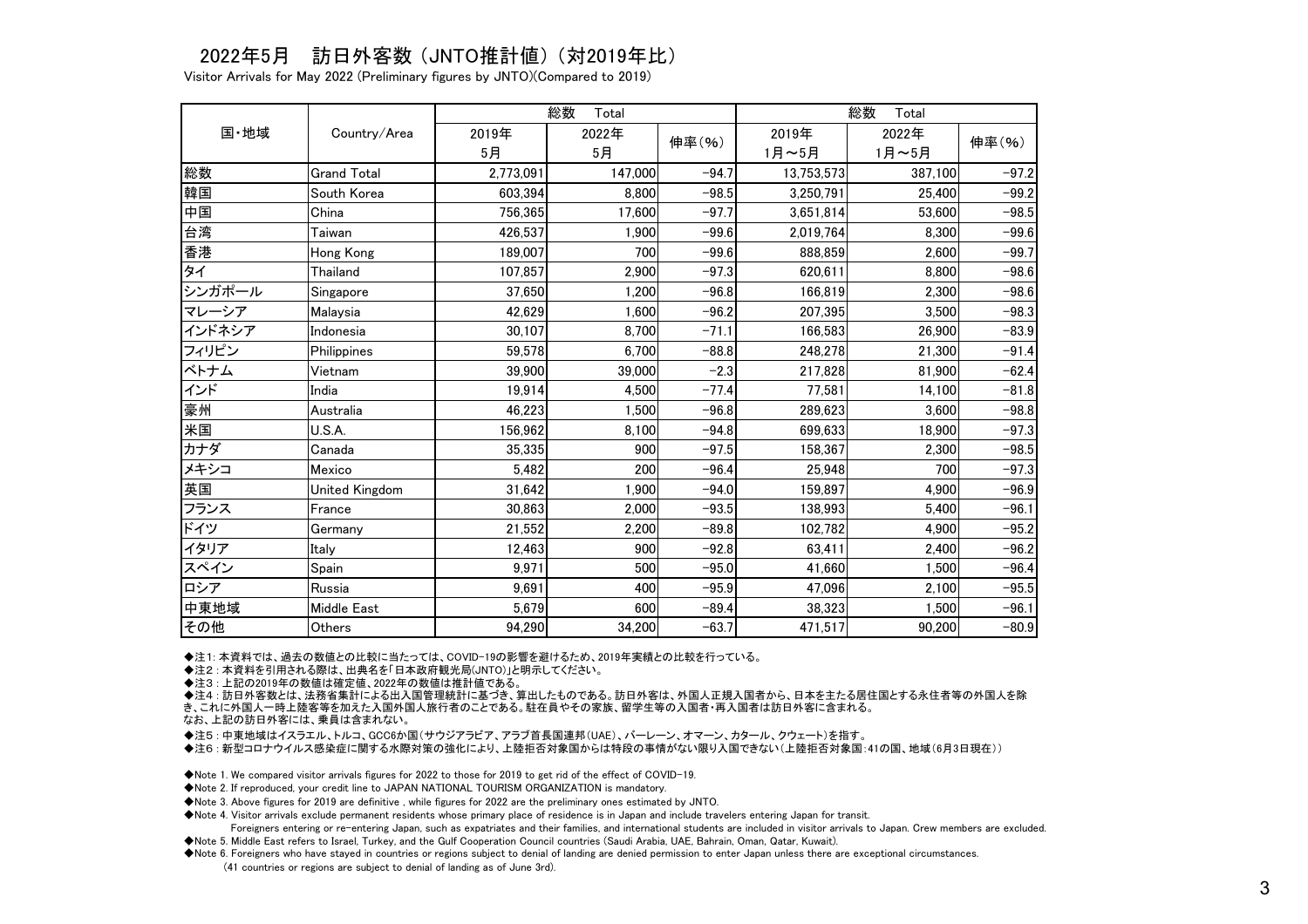## 【参考】 2022年5月 訪日外客数 (JNTO推計値)(対2021年比)

【reference】 Visitor Arrivals for May 2022 (Preliminary figures by JNTO)(Compared to 2021)

|        | Country/Area       | 総数<br>Total |         |        | 総数<br>Total |         |        |
|--------|--------------------|-------------|---------|--------|-------------|---------|--------|
| 国·地域   |                    | 2021年       | 2022年   | 伸率(%)  | 2021年       | 2022年   | 伸率(%)  |
|        |                    | 5月          | 5月      |        | 1月~5月       | 1月~5月   |        |
| 総数     | <b>Grand Total</b> | 10,035      | 147,000 | 1364.9 | 87,041      | 387,100 | 344.7  |
| 韓国     | South Korea        | 950         | 8.800   | 826.3  | 7.427       | 25.400  | 242.0  |
| 中国     | China              | 1,823       | 17,600  | 865.4  | 21,017      | 53.600  | 155.0  |
| 台湾     | Taiwan             | 327         | 1,900   | 481.0  | 2,299       | 8.300   | 261.0  |
| 香港     | Hong Kong          | 65          | 700     | 976.9  | 382         | 2,600   | 580.6  |
| タイ     | Thailand           | 235         | 2.900   | 1134.0 | 1.345       | 8.800   | 554.3  |
| シンガポール | Singapore          | 37          | 1.200   | 3143.2 | 271         | 2,300   | 748.7  |
| マレーシア  | Malaysia           | 146         | 1,600   | 995.9  | 654         | 3,500   | 435.2  |
| インドネシア | Indonesia          | 305         | 8,700   | 2752.5 | 1,872       | 26.900  | 1337.0 |
| フィリピン  | Philippines        | 624         | 6.700   | 973.7  | 2,288       | 21,300  | 830.9  |
| ベトナム   | Vietnam            | 425         | 39,000  | 9076.5 | 21,213      | 81,900  | 286.1  |
| インド    | India              | 459         | 4,500   | 880.4  | 3,303       | 14,100  | 326.9  |
| 豪州     | Australia          | 85          | 1,500   | 1664.7 | 366         | 3.600   | 883.6  |
| 米国     | U.S.A.             | 958         | 8,100   | 745.5  | 3,664       | 18,900  | 415.8  |
| カナダ    | Canada             | 63          | 900     | 1328.6 | 363         | 2.300   | 533.6  |
| メキシコ   | Mexico             | 37          | 200     | 440.5  | 178         | 700     | 293.3  |
| 英国     | United Kingdom     | 193         | 1,900   | 884.5  | 864         | 4,900   | 467.1  |
| フランス   | France             | 209         | 2,000   | 856.9  | 1,052       | 5,400   | 413.3  |
| ドイツ    | Germany            | 217         | 2,200   | 913.8  | 838         | 4,900   | 484.7  |
| イタリア   | Italy              | 94          | 900     | 857.4  | 422         | 2,400   | 468.7  |
| スペイン   | Spain              | 158         | 500     | 216.5  | 532         | 1.500   | 182.0  |
| ロシア    | Russia             | 160         | 400     | 150.0  | 678         | 2,100   | 209.7  |
| 中東地域   | <b>Middle East</b> | 85          | 600     | 605.9  | 395         | 1,500   | 279.7  |
| その他    | Others             | 2,380       | 34.200  | 1337.0 | 15,618      | 90.200  | 477.5  |

◆注1 : 本資料を引用される際は、出典名を「日本政府観光局(JNTO)」と明示してください。

◆注2 : 上記の2021年の数値は暫定値、2022年の数値は推計値である。

 ◆注3 : 訪日外客数とは、法務省集計による出入国管理統計に基づき、算出したものである。訪日外客は、外国人正規入国者から、日本を主たる居住国とする永住者等の外国人を除き、これに外国人一時上陸客等を加えた入国外国人旅行者のことである。駐在員やその家族、留学生等の入国者・再入国者は訪日外客に含まれる。

なお、上記の訪日外客には、乗員は含まれない。

◆注4 : 中東地域はイスラエル、トルコ、GCC6か国(サウジアラビア、アラブ首長国連邦(UAE)、バーレーン、オマーン、カタール、クウェート)を指す。

◆注5 : 新型コロナウイルス感染症に関する水際対策の強化により、上陸拒否対象国からは特段の事情がない限り入国できない(上陸拒否対象国:41の国、地域(6月3日現在))

◆Note 1. If reproduced, your credit line to JAPAN NATIONAL TOURISM ORGANIZATION is mandatory.

◆Note 2. Above figures for 2021 are provisional , while figures for 2022 are the preliminary ones estimated by JNTO.

◆Note 3. Visitor arrivals exclude permanent residents whose primary place of residence is in Japan and include travelers entering Japan for transit.

 Foreigners entering or re-entering Japan, such as expatriates and their families, and international students are included in visitor arrivals to Japan. Crew members are excluded.◆Note 4. Middle East refers to Israel, Turkey, and the Gulf Cooperation Council countries (Saudi Arabia, UAE, Bahrain, Oman, Qatar, Kuwait).

 ◆Note 5. Foreigners who have stayed in countries or regions subject to denial of landing are denied permission to enter Japan unless there are exceptional circumstances.(41 countries or regions are subject to denial of landing as of June 3rd).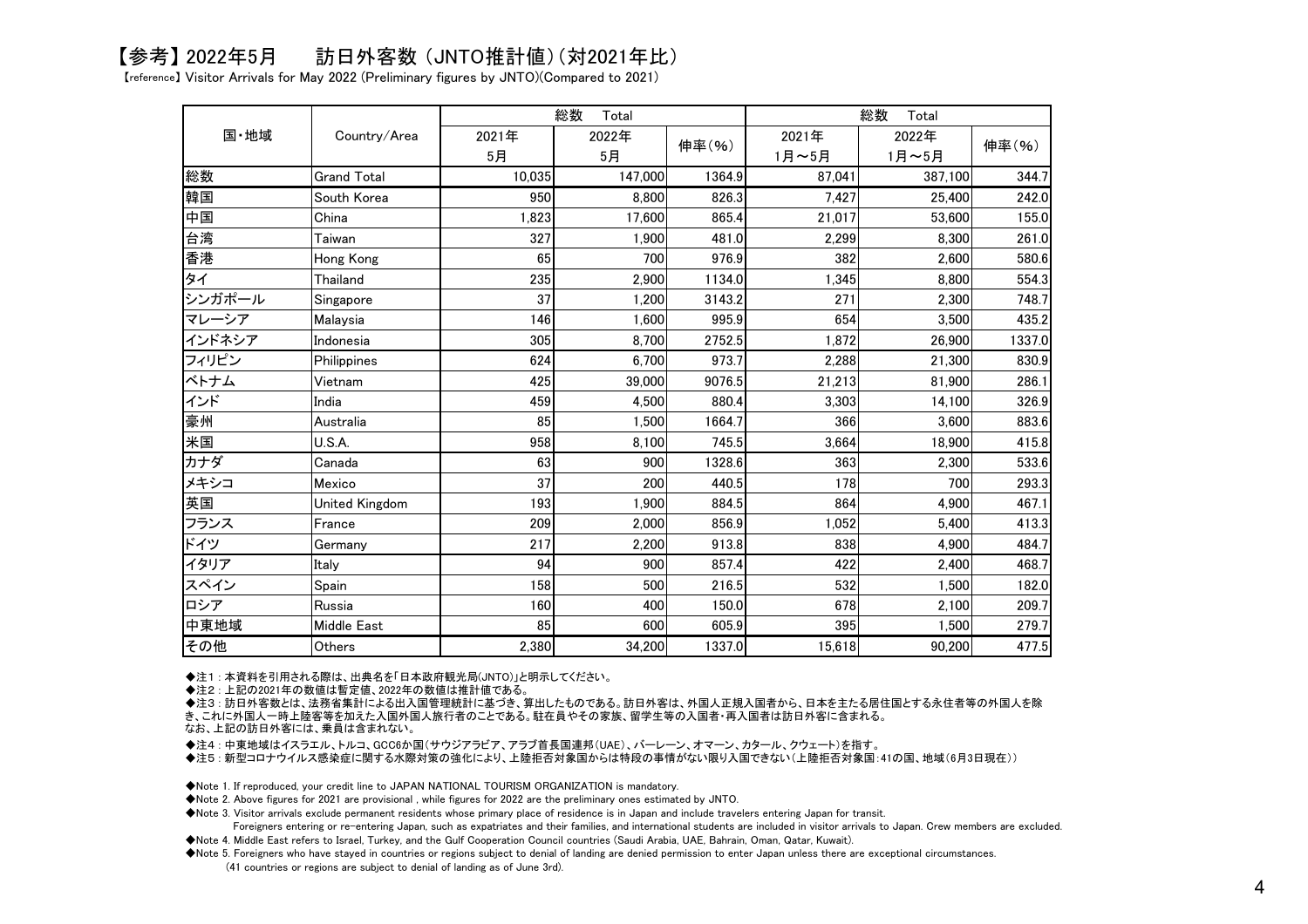## 地域別訪日旅行市場の概況

- 参考:日本政府は、2022 年 6 月 1 日以降、自宅又は宿泊施設での待機、待機期間中の健康フォローアップ、公共交通機関不 使用(自宅等待機)の期間につき原則として 7 日間としつつ、入国前の滞在歴(「赤」「黄」「青」の 3 区分の国・地 域)及び条件を満たした有効な新型コロナウイルス感染症に対するワクチン接種証明書を所持しているか否かで、入 国後の待機期間(7 日間、3 日間又は待機なし)及び待機場所(検疫所が確保する宿泊施設又は自宅等)を変更する こととした。また、受入責任者の管理の下に所定の手続きを条件として、2022 年 3 月 1 日以降、商用・就労目的の短 期間滞在(3 か月以下)及び長期間滞在者に限り認めていた新規入国について、6 月 10 日以降、新たに「青」区分の 国・地域からの観光目的の短期間の滞在を認めることとした(入国者総数の上限は 4 月 10 日より 1 日当たり 1 万人 目途、6 月 1 日より 1 日当たり 2 万人目途)。
	- 注)当該「地域別訪日旅行市場の概況」においては、過去の数値との比較に当たっては、COVID-19 の影響を避ける ため、2019 年実績との比較を行っている。訪日外客数は 2022 年 5 月の数値、これ以外の情報は JNTO で把握し ている最新の情報(2022年6月8日時点)としている。また、各国の規制については、原則としてワクチン接 種完了者が出国・帰国する際に適用される規制のみ記載している。

#### 1.アジア

#### ① 東アジア

- 韓国は、8,800 人(対 2019 年同月比 98.5%減)であった。
	- ・COVID-19 の拡大により、日本政府による検疫強化(陰性証明書の提示等)、査証免除措置の 停止等の対象となっているが、「青」区分として、観光目的の新規入国が条件付きで認めら れている。
	- ・韓国政府による海外旅行の延期等を国民に要請する特別旅行注意報の対象に日本が含まれ ている。自国民の日本からの入国については、陰性確認書の提示、入国後 3 日以内の PCR 検査が義務付けられているほか、6~7 日目に迅速抗原検査が勧告されている。
	- ・日本への直行便は、2022 年 6 月も引き続き大幅な運休・減便となっている。
- 中国は、17,600 人(対 2019 年同月比 97, 7%減)であった。
	- ・COVID-19 の拡大により、日本政府による検疫強化(陰性証明書の提示等)等の対象となっ ているが、「青」区分として、観光目的の新規入国が条件付きで認められている。
	- ・中国政府外交部より海外旅行自粛の指示が出されていることから、観光客の日本への渡航 は実質的に不可能な状況が続いている。自国民の日本からの入国については、陰性証明書 の取得及び原則として 14 日間の施設での隔離、複数回の PCR 検査等が求められている。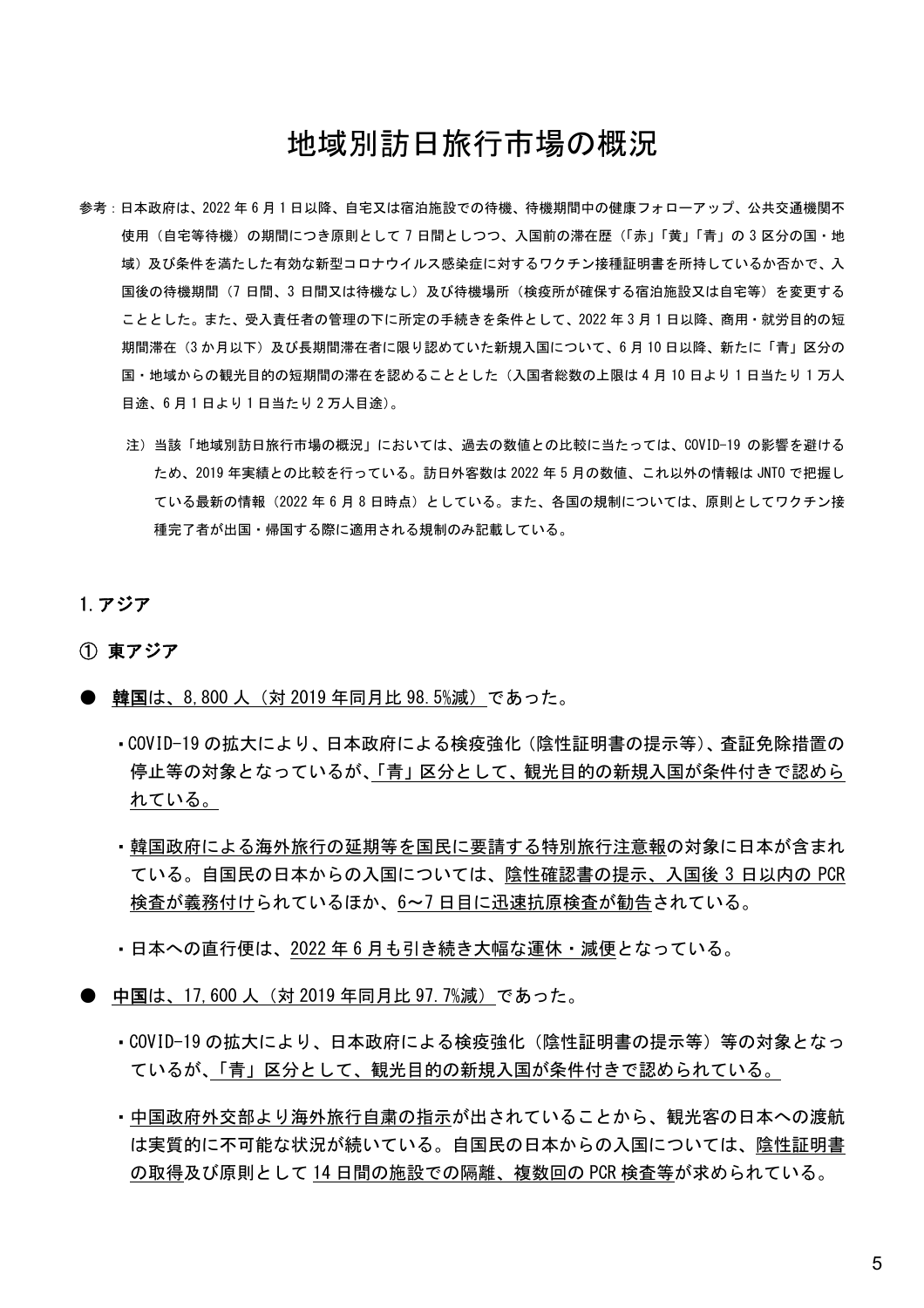・日本への直行便は、2022 年 6 月も引き続き大幅な運休・減便となっている。

- 台湾は、1,900 人(対 2019 年同月比 99.6%減)であった。
	- ・COVID-19 の拡大により、日本政府による検疫強化(陰性証明書の提示等)、査証免除措置の 停止等の対象となっているが、「青」区分として、観光目的の新規入国が条件付きで認めら れている。
	- ・台湾における渡航警戒レベルで不要不急の渡航自粛等に日本が含まれている。台湾人の日 本からの入境については、陰性証明書の提示が必要であり、また、入境後の 7 日間の隔離 及び 7 日間の自主健康管理、入境時及び入境から 7 日目の PCR 検査等が必要となっている。
	- ・日本への直行便は、2022 年 6 月も引き続き大幅な運休・減便となっている。
- 香港は、700 人(対 2019 年同月比 99. 6%減)であった。
	- ・COVID-19 の拡大により、日本政府による検疫強化(陰性証明書の提示等)、査証免除措置の 停止等の対象となっているが、「青」区分として、観光目的の新規入国が条件付きで認めら れている。
	- ・香港政府による渡航自粛要請の対象に日本が含まれている。香港市民の日本からの入境に ついては、ワクチン接種を条件に飛行機への搭乗が認められ、陰性証明書の提出、入境時 の PCR 検査等、7 日間の指定検疫ホテルでの隔離及び強制隔離期間中の複数回の PCR 検査 等、強制隔離終了後 7 日間の自己観察及び入境後 9 日目及び 12 日目の PCR 検査等が求め られている。
	- ・日本への直行便は 2022 年 6 月も引き続き大幅な運休・減便となっている。

#### ② 東南アジア

- タイは、2,900 人(対 2019 年同月比 97,3%減)であった。
	- ・COVID-19 の拡大により、日本政府による検疫強化(陰性証明書の提示等)、査証免除措置の 停止等の対象となっているが、「青」区分として、観光目的の新規入国が条件付きで認めら れている。
	- ・自国民の日本からの入国について、ワクチン接種証明書等の提示が必要となる。
	- ・日本への直行便は、2022 年 6 月も引き続き大幅な運休・減便となっている。
- シンガポールは、1,200 人(対 2019 年同月比 96.8%減)であった。
	- ・COVID-19 の拡大により、日本政府による検疫強化(陰性証明書の提示等)、査証免除措置の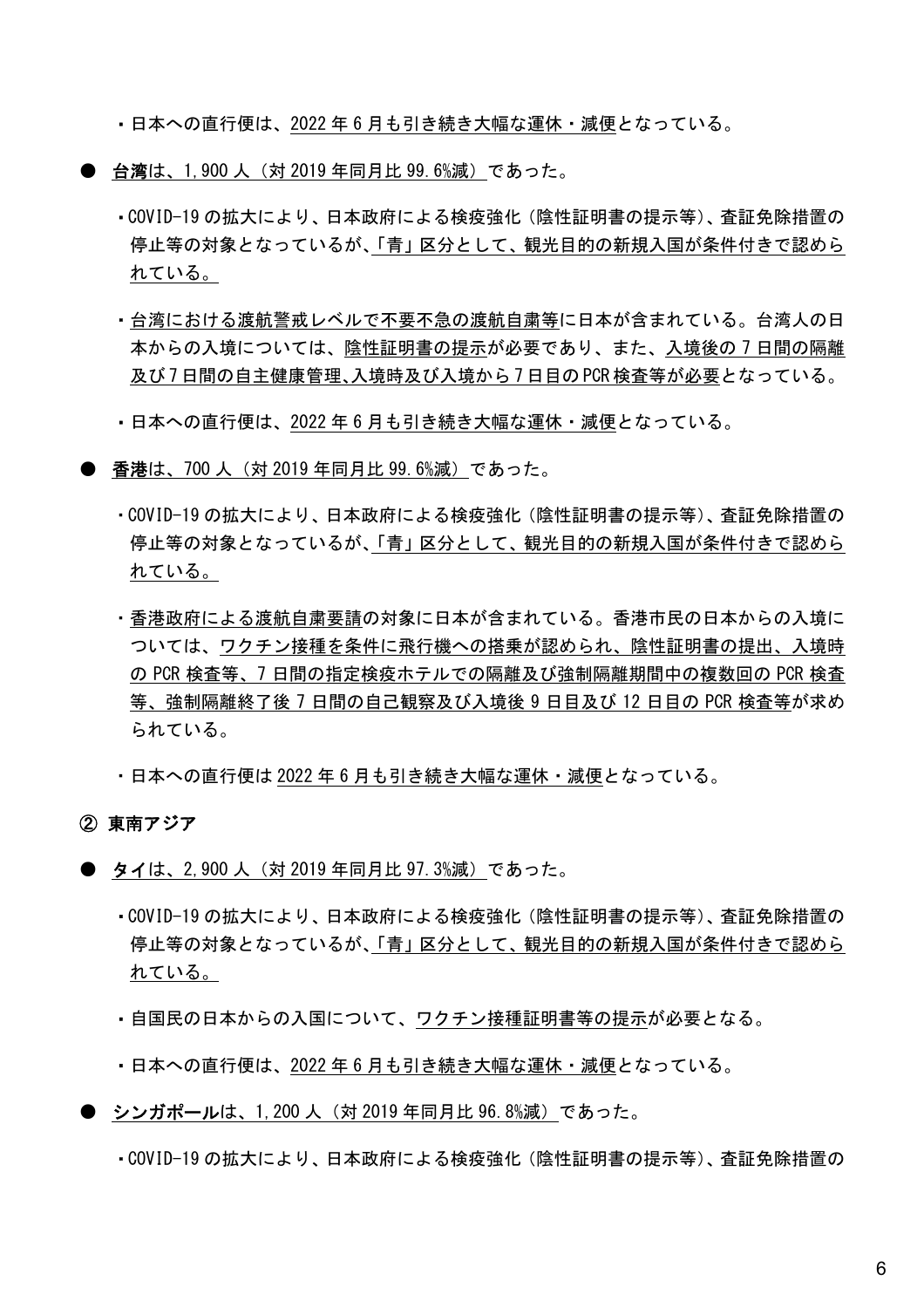停止等の対象となっているが、「青」区分として、観光目的の新規入国が条件付きで認めら れている。

- ・自国民の日本からの入国については、ワクチン接種証明書の提示等が義務付けられている。
- ・日本への直行便は、2022 年 6 月も引き続き大幅な運休・減便となっている。
- マレーシアは、1,600 人(対 2019 年同月比 96.2%減)であった。
	- ・COVID-19 の拡大により、日本政府による検疫強化(陰性証明書の提示等)、査証免除措置の 停止等の対象となっているが、「青」区分として、観光目的の新規入国が条件付きで認めら れている。
	- ・自国民の日本からの入国については、ワクチン接種証明の提出が義務付けられている。
	- ・日本への直行便は、2022 年 6 月も引き続き大幅な運休・減便となっている。
- インドネシアは、8,700 人(対 2019 年同月比 71.1%減)であった。
	- ・COVID-19 の拡大により、日本政府による検疫強化(陰性証明書の提示等)、査証免除措置の 停止等の対象となっているが、「青」区分として、観光目的の新規入国が条件付きで認めら れている。
	- ・自国民の日本からの入国については、ワクチン接種証明書等の提示が義務付けられている。
	- ・日本への直行便は、2022 年 6 月も引き続き大幅な運休・減便となっている。
- フィリピンは、6,700 人(対 2019 年同月比 88.8%減)であった。
	- ・COVID-19 の拡大により、日本政府による検疫強化(陰性証明書の提示等)等の対象となっ ているが、「青」区分として、観光目的の新規入国が条件付きで認められている。
	- ・自国民の日本からの入国については、陰性証明書の提示、到着日を初日として 7 日目まで セルフモニタリングの実施が必要となるが、ワクチン追加接種済者は陰性証明書の提示が 不要となる。
	- ・日本への直行便は、2022 年 6 月も引き続き大幅な運休・減便となっている。
- ベトナムは、39,000 人(対 2019 年同月比 2.3%減)であった。
	- ・COVID-19 の拡大により、日本政府による検疫強化(陰性証明書の提示等)等の対象となっ ている。
	- ・自国民の日本からの入国については、入国から 10 日目までの自主的な健康観察等が求めら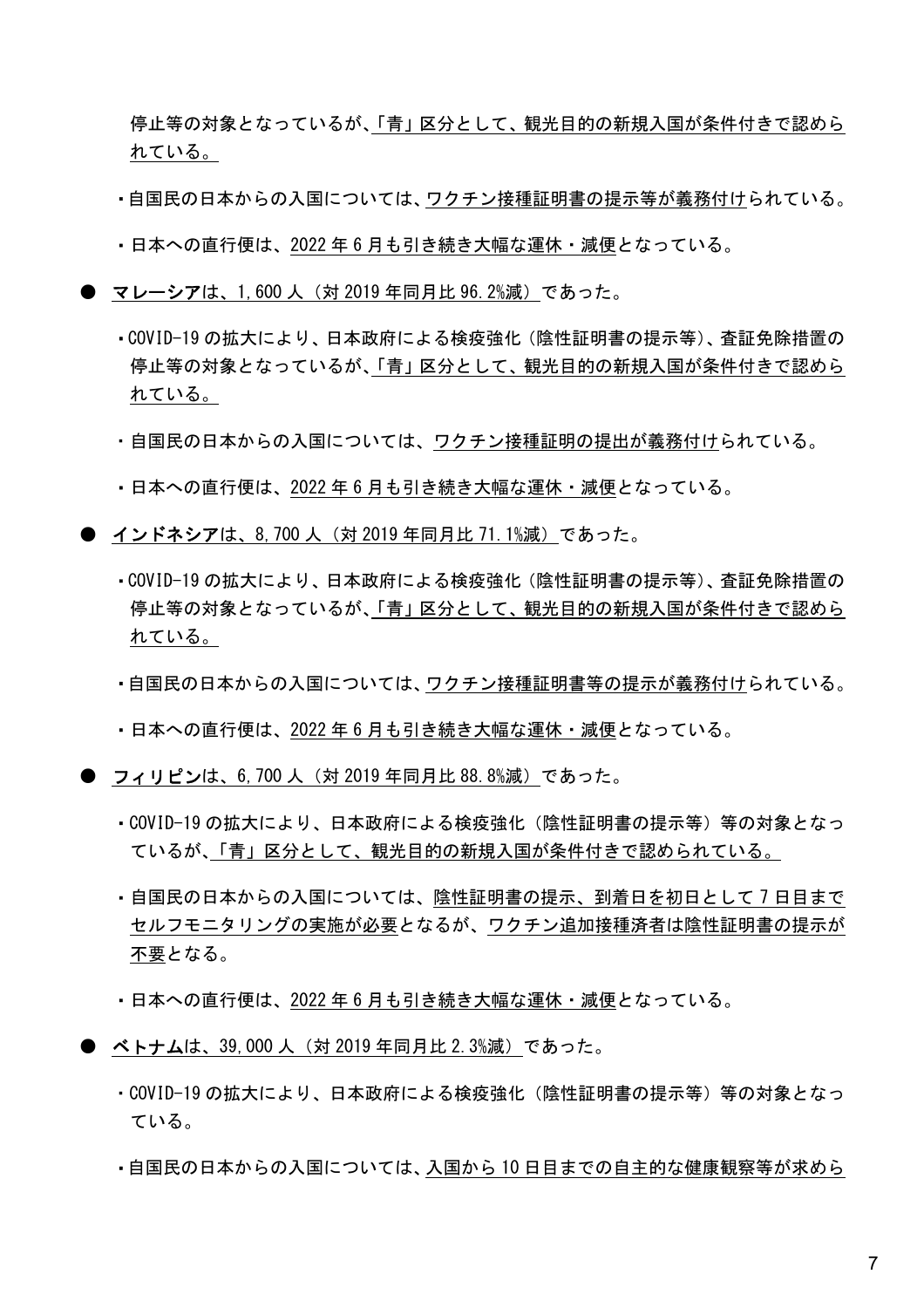れる。

- ・日本への直行便は 2022 年 6 月も引き続き運休・減便となっている。
- インドは、4,500 人(対 2019 年同月比 77.4%減)であった。
	- ・COVID-19 の拡大により、日本政府による検疫強化(陰性証明書の提示等)等の対象となっ ている。
	- ・インド政府による渡航自粛要請の対象に日本が含まれている。自国民の日本からの入国に ついては、陰性証明書の提出、14 日間のセルフモニタリングの実施等が必要となるが、ワ クチン接種証明書を事前にオンラインで提出した場合は、陰性証明書の提出は不要となる。
	- ・日本への直行便は、2022 年 6 月も引き続き運休・減便となっている。

#### 2.豪州、北米

- 豪州は、1,500 人(対 2019 年同月比 96.8%減)であった。
	- ・COVID-19 の拡大により、日本政府による検疫強化(陰性証明書の提示等)、査証免除措置の 停止等の対象となっているが、「青」区分として、観光目的の新規入国が条件付きで認めら れている。
	- ・豪州政府により渡航が十分注意とされている対象に日本が含まれている。自国民の日本か らの入国については、ワクチン接種完了証明書の提示等が義務付けられている。また、入 国時の州や地域によって、PCR 検査等が必要となる。
	- ・日本への直行便は、2022 年 6 月も引き続き大幅な運休・減便となっている。
- **米国**は、8,100 人(対 2019 年同月比 94.8%減)であった。
	- ・COVID-19 の拡大により、日本政府による検疫強化(陰性証明書の提示等)、査証免除措置の 停止等の対象となっているが、「青」区分として、観光目的の新規入国が条件付きで認めら れている。
	- ・米国政府による渡航自粛勧告の対象に日本が含まれている。自国民の日本からの入国につ いては、陰性証明書の提示が義務付けられているほか、入国後、3~5 日以内の検査が推奨 されている。
	- ・日本への直行便は、2022 年 6 月も引き続き大幅な運休・減便となっている。
- カナダは、900 人(対 2019 年同月比 97.5%減)であった。
	- ・COVID-19 の拡大により、日本政府による検疫強化(陰性証明書の提示等)、査証免除措置の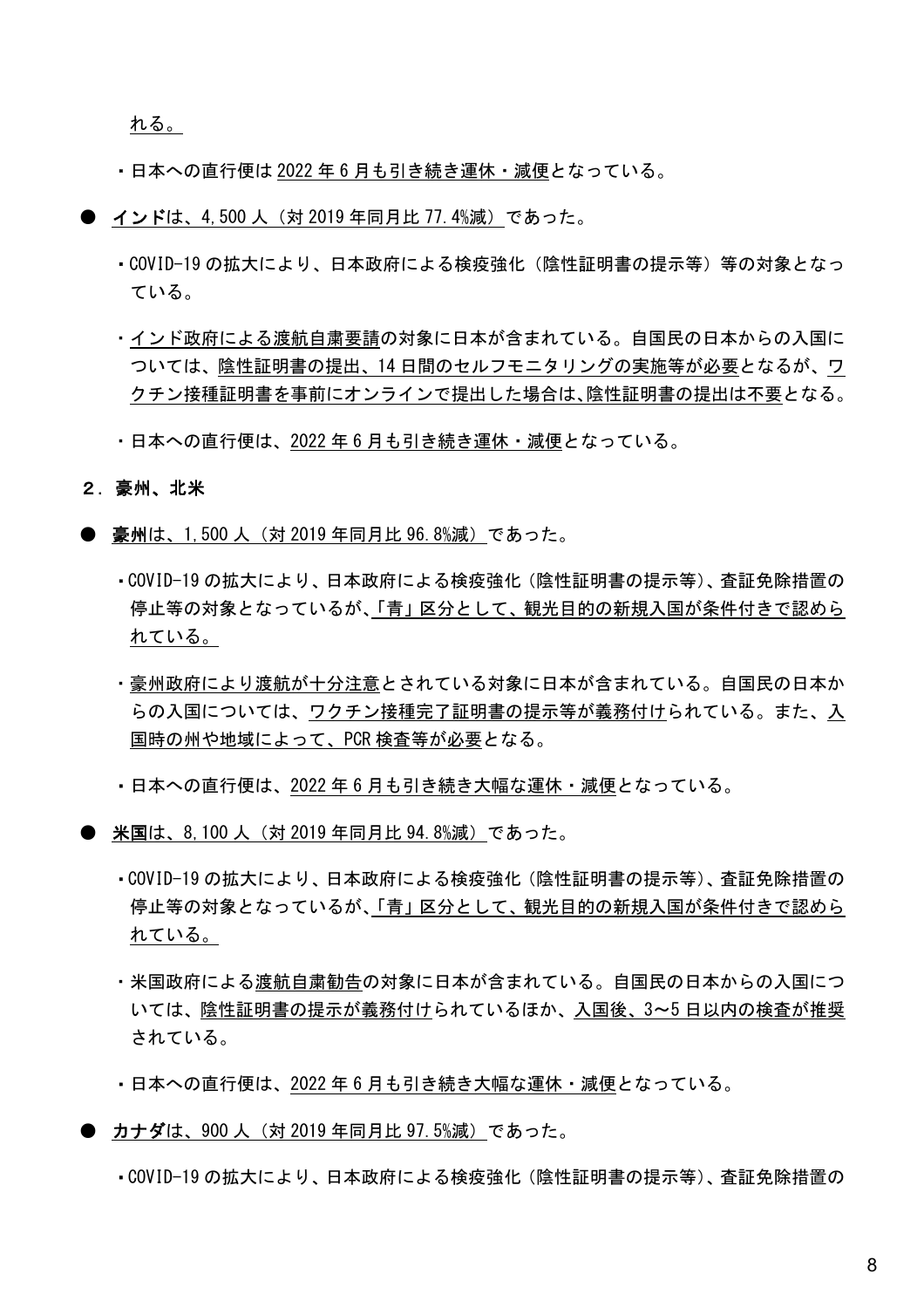停止等の対象となっているが、「青」区分として、観光目的の新規入国が条件付きで認めら れている。

- ・自国民の日本からの入国については、入国時のランダムの PCR 検査等が必要となる。
- ・日本への直行便は、2022 年 6 月も引き続き大幅な運休・減便となっている。
- メキシコは、200 人(対 2019 年同月比 96.4%減)であった。
	- ・COVID-19 の拡大により、日本政府による検疫強化(陰性証明書の提示等)、査証免除措置の 停止等の対象となっているが、「青」区分として、観光目的の新規入国が条件付きで認めら れている。
	- ・日本への直行便は、2022 年 6 月も引き続き大幅な運休・減便となっている。

3.欧州

- 英国は、1,900 人(対 2019 年同月比 94.0%減)であった。
	- ・COVID-19 の拡大により、日本政府による検疫強化(陰性証明書の提示等)、査証免除措置の 停止等の対象となっているが、「青」区分として、観光目的の新規入国が条件付きで認めら れている。
	- ・日本への直行便は、2022 年 6 月も引き続き大幅な運休・減便となっている。
- フランスは、2,000 人(対 2019 年同月比 93,5%減)であった。
	- ・COVID-19 の拡大により、日本政府による検疫強化(陰性証明書の提示等)、査証免除措置の 停止等の対象となっているが、「青」区分として、観光目的の新規入国が条件付きで認めら れている。
	- ・自国民の日本からの入国については、ワクチン接種証明書等の提出が求められている。
	- ・日本への直行便は、2022 年 6 月も引き続き大幅な運休・減便となっている。
- ドイツは、2,200 人(対 2019 年同月比 89,8%減)であった。
	- ・COVID-19 の拡大により、日本政府による検疫強化(陰性証明書の提示等)、査証免除措置の 停止等の対象となっているが、「青」区分として、観光目的の新規入国が条件付きで認めら れている。
	- ・自国民の日本からの入国については、ワクチン接種証明書等の提出が義務付けられている。
	- ・日本への直行便は、2022 年 6 月も引き続き大幅な運休・減便となっている。